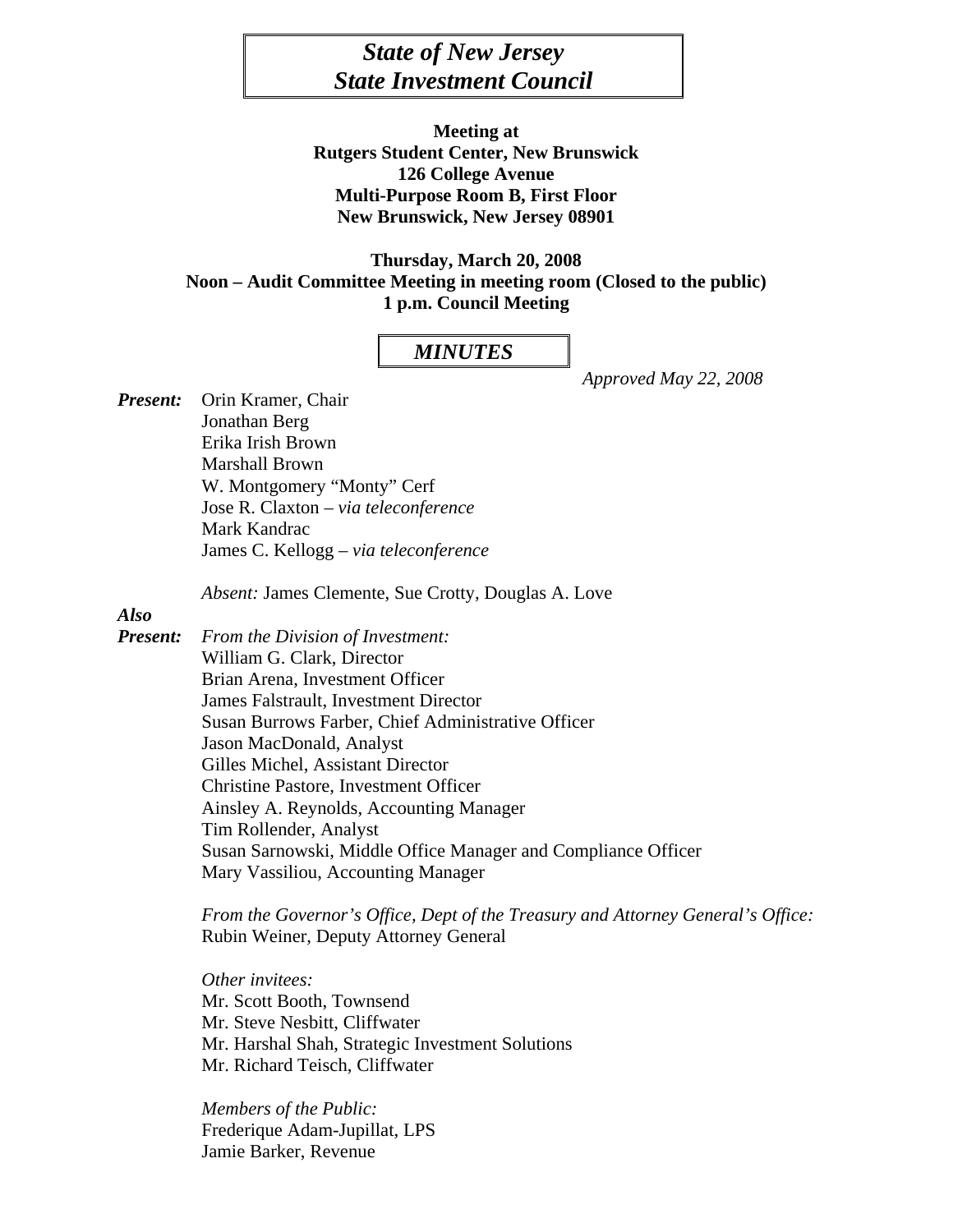*Also* 

*Present: (continued)*  Gloria Jean Berry Ellen Brockmann, PCREA Shirley Bryant, L&PS Mike Calabrese Jose Cardona, LBH Dorothy Carl, Revenue Sandy Coia Barbara Counts, ELEC Paul Curcio, P&P Steven Dovidio Steven R. Green, DOBI Harvey Grossman, DOBI Jeff Grossman, DOI David Harris Deborah Jacobs, MVC James Jameson, NJEA Sandy Johnson, DMVC Nikk Kriss, Alcohol Beverage Control Dusty McNichol, The Star Ledger Mary Ann Mesics, DOE Joseph Michelsohn, Taxation Anthony F. Miskowski, Member, CWA Local 1033 Barbara Montgomery Jerald Morris, NJSM Clayton Mull, SCREA Doug Newsome, Babson Rodney E. Nichols Dale E. Parichuk, LPS Freddie L. Richardson-Guerra, Pensions Rae C. Roeder, President, Local 1033 John Ruth, Treasury Luz Sanchez, LBH D.M. Sanders, DMV James Shanley, Bank of New York Mellon Sam Smulyan Rodney Stevens, Executive Board Local 1033 John Strachan, NJDHTS Raymond E. Weicker, DOBI

# *I. Call to Order*

Chair Kramer called the meeting to order at 1:05 p.m.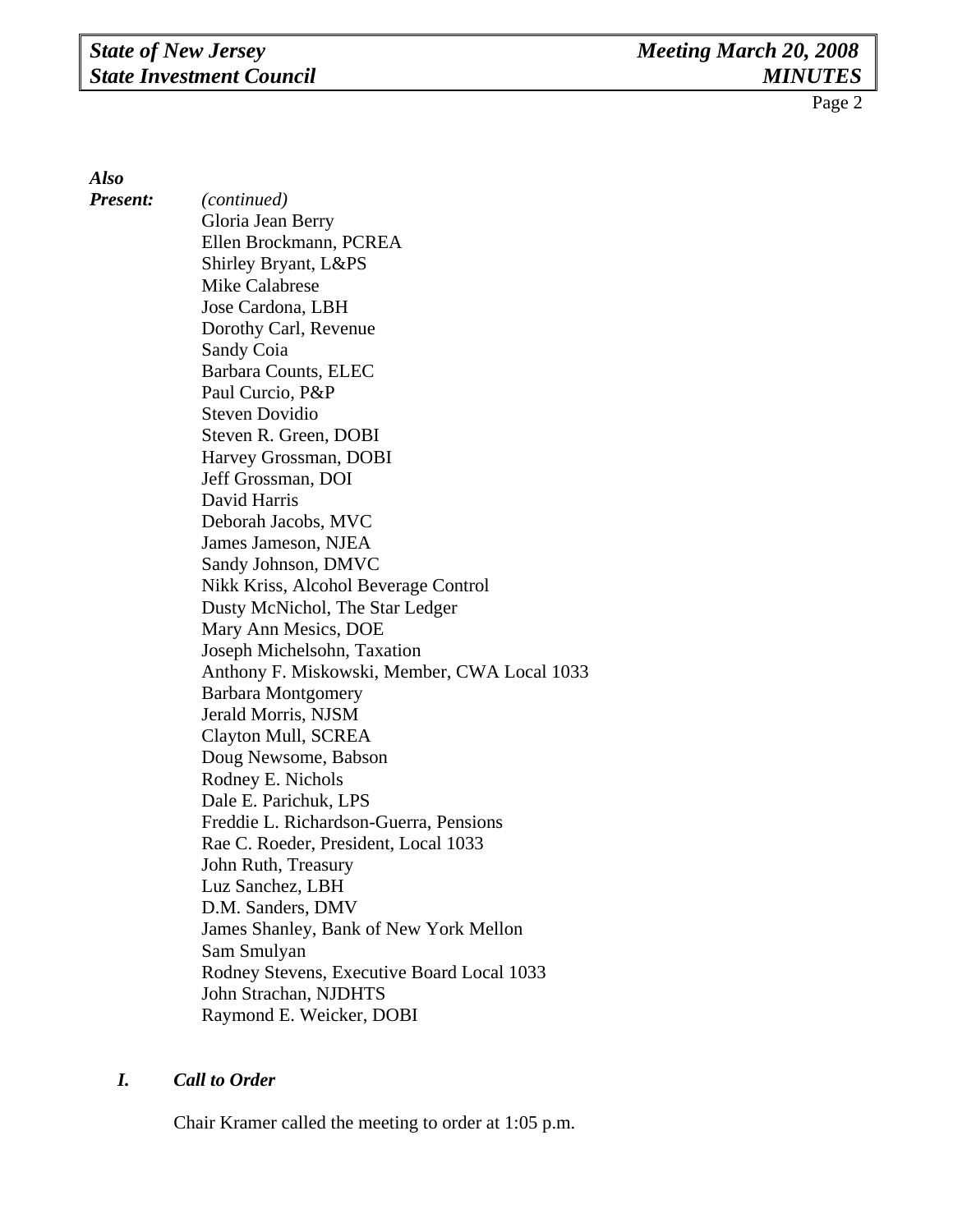# *II. Notice of Meeting*

 Interim Council Secretary Susan Burrows Farber reported that in compliance with the Open Public Meetings Act, *NJSA 10:4-1 et seq.,* notice of the meeting scheduled for March 20, 2008 was sent by mail deposited in the post office, by facsimile and email on March 3, 2008. A copy of the notice is on file as posted in the Division and sent to the Council, the **Times of Trenton**, **The Star-Ledger**, the **Bergen Record**, the **Courier Post**, and Secretary of State.

# *III. Approval of Minutes*

The minutes of the regular meeting of the Council held on February 21, 2008 were approved on a motion by Mr. Kandrac, with all voting aye except Mr. Berg and Ms. Irish Brown, who abstained because they were not at the February meeting.

### *IV. Committee Reports*

*Audit Committee –* Committee Chair Kellogg reported that the Committee had reviewed and approved a draft Request for Proposals for a new outside auditor. The Division's contract with the current auditor expires in the current fiscal year.

#### *V. New Business*

Chair Kramer asked that the Council move to the discussion of alternative investments while a quorum was available by teleconference.

#### *A. Proposed Alternative Investments*

*1. Memorandum from Director Clark to the Council, dated March 14, 2008, entitled, "Proposed Private Equity Investments in Hamilton Lane Separate Account, Credit Suisse (NJDI) Emerging Manager Separate Account II, Credit Swiss Customized Fund Investment Group, and Anacap Financial Partners II, LP" (including an investment in the general partner, Anacap Financial Partners, LP).* 

Mr. Shah of SIS reported that all proposed private equity investments build on multi-year relationships with the fund managers. He said that a proposed investment of \$200 million in Hamilton Lane would allow the Division to invest in larger international corporate finance/buyout opportunities with significant investment exposure to European-based companies; the proposed investment of \$100 million to the Credit Suisse Emerging Manager fund would enable investments in small and/or emerging buyout and venture capital funds; and the proposed re-up commitment of \$400 million to the Credit Suisse/CFIG would allow continued participation in this fund's small-to-middle market buyout strategy, with \$50 million of the total available for Credit Suisse to invest opportunistically.

Mr. Shah reported the proposed commitment of  $\epsilon$  (106.25 million to AnaCap would include a 5 percent ownership stake in the management company. Director Clark noted the benefits to the Pension Fund of this ownership included recouping a share of fees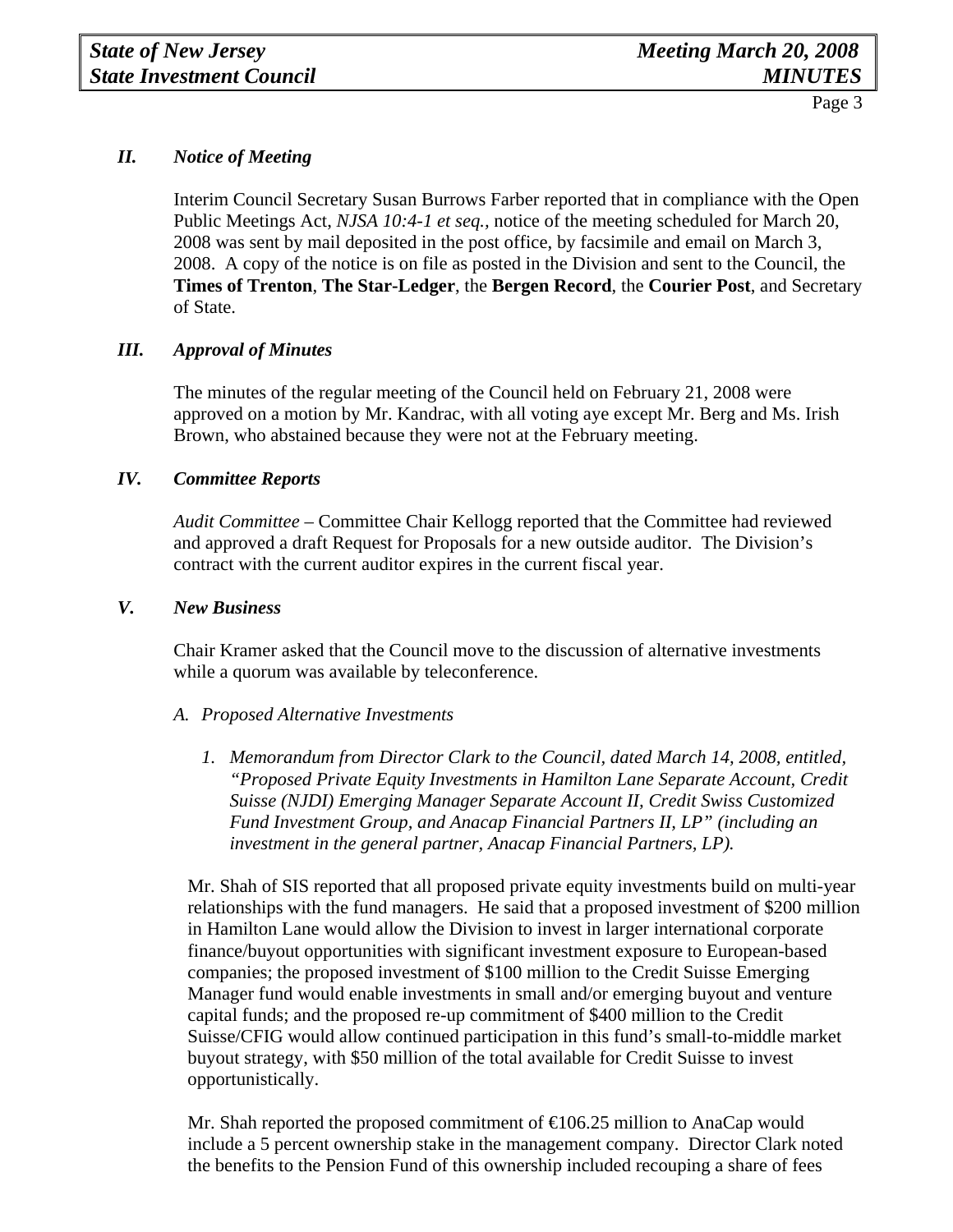paid, sharing in a piece of the profits of the firm attributable to other investors, a stake in the fund's future growth and "eyes and ears" on the ground in Europe.

In response to questions from Mr. Kandrac, Director Clark said the Division has been seeking small, general partner opportunities, though in this case the fund approached the Division; and as a limited partner, the Pension Fund would not have any legal liability beyond the amount of its investment.

In response to questions from Ms. Irish Brown, Investment Officer Christine Pastore described in detail the environment for middle market buyout investments in Europe. She noted there is no counterpart in this market to the US financial services industries for mortgage loans, so that the average owner has 95 percent equity in their home. Ms. Pastore said this creates an opportunity for investment with a minimal risk of capital loss to any decline in housing prices.

# *2. Memorandum from Director Clark to the Council, dated March 14, 2008, entitled, "Proposed Real Estate Investment in Lehman Brothers Real Estate Partners III."*

Note: This proposal was tabled at the February Council meeting for lack of a quorum. At the March 20, 2008 meeting, Mr. Cerf and Ms. Irish Brown recused themselves by leaving the room for the duration of this discussion. The quorum remaining was composed of Chair Kramer, Mr. Kandrac, Mr. Kellogg, Mr. Claxton, Mr. Berg and Major Brown. Additionally, Mr. Cerf recused himself by leaving an earlier review of this proposed investment by the Investment Policy Committee. Neither Mr. Cerf nor Ms. Irish Brown received any Council materials regarding this proposed investment.

Mr. Booth of Townsend reported this fund is a global, high-return follow-on to earlier and very successful similar funds under the same manager. He noted Lehman is making an \$800 million commitment to its fund. New Jersey's proposed investment is \$100 million.

*3. Memorandum from Director Clark to the Council, dated March 14, 2008, entitled, "Proposed Hedge Fund Investments in Knight Vinke Institutional Partners II, L.P., and Marathon Special Opportunities Fund."* 

Director Clark reported that Assistant Director Gilles Michel became familiar with Knight Vinke Asset Management as part of his Division work. Mr. Nesbitt of Cliffwater reported the proposed \$100 million commitment was for an equity long/short fund with a lower risk level than the Standard & Poor's 500 Index. In response to Council questions, Mr. Nesbitt reported that the fund's 20 percent return since inception was net of fees, and the fund had been founded with seed capital from CalPERS.

Mr. Teisch of Cliffwater reported that the proposed investment of \$100 million to Marathon would be directed to the firm's flagship fund of global distressed securities. He said that the firm's employees' and their families were the fund and company's largest investors.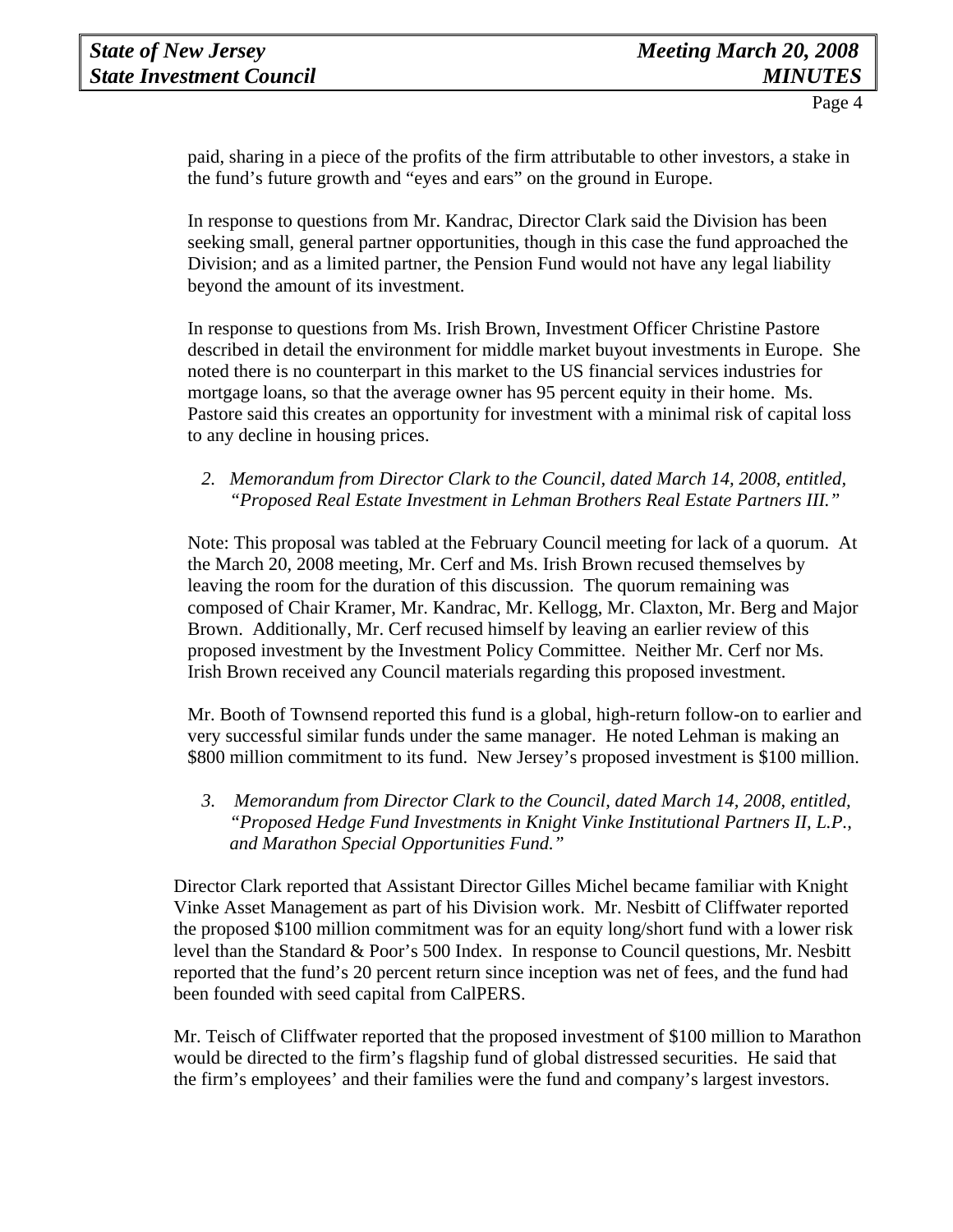- *B. For the Approval of the Council*
	- *1. Memorandum from Director Clark to the Council, dated March 14, 2008, entitled "Request for Qualifications (RFQ) for Small Cap and Small-Mid Cap Investment Managers."*

Director Clark reported that this RFQ was designed to complement investment work done internally, similar to earlier RFQs for high-yield and emerging market managers. This RFQ is to be advertised in major financial publications, and shared with consultants and managers.

The RFQ was approved unanimously on a motion by Mr. Berg, seconded by Mr. Cerf.

*(At this point, Mr. Claxton and Mr. Kellogg ended their teleconference participation.)* 

- *C. For the Information of the Council*
	- *1. Memorandum from Director Clark to the Council, dated March 14, 2008, entitled "Selection of High Yield Fixed Income Investment Managers."*

Director Clark reported that five firms had been selected by the Division from a finalist field of eight managers. They are BlackRock, Logan Circle, Nomura, PIMCO and Post Advisory; the latter firm only manages high yield investments. Director Clark reported the firms utilize somewhat different investment strategies, and that the combination of firms should allow for a well-diversified portfolio.

*2. Memorandum from Director Clark to the Council, dated March 10, 2008, entitled "Iran Legislation."* 

Director Clark said the report to the legislature provided with his memo was done in compliance with the Iran Divestiture law which went into effect in January 2008. The report lists the companies identified as having equity ties to Iran and so qualifying for divestiture within the next three years. Director Clark noted that many of the qualifying companies had already been eliminated from the portfolio under the Sudan divestiture law. He noted both divestiture laws had reduced the Pension Fund's investment universe by 10 percent in developed markets and 14 percent in emerging markets.

*3. Verbal report by Susan Burrows Farber to the Council on corporate governance and legislation.* 

Chief Administrative Officer Farber reported the Division was among a limited number of large public funds invited to participate in collective action being organized by CalPERS, Change to Win Investment Group and the AFL-CIO to improve director accountability to shareholders, and specifically to support proxy efforts at the major financial institutions most impacted by subprime losses.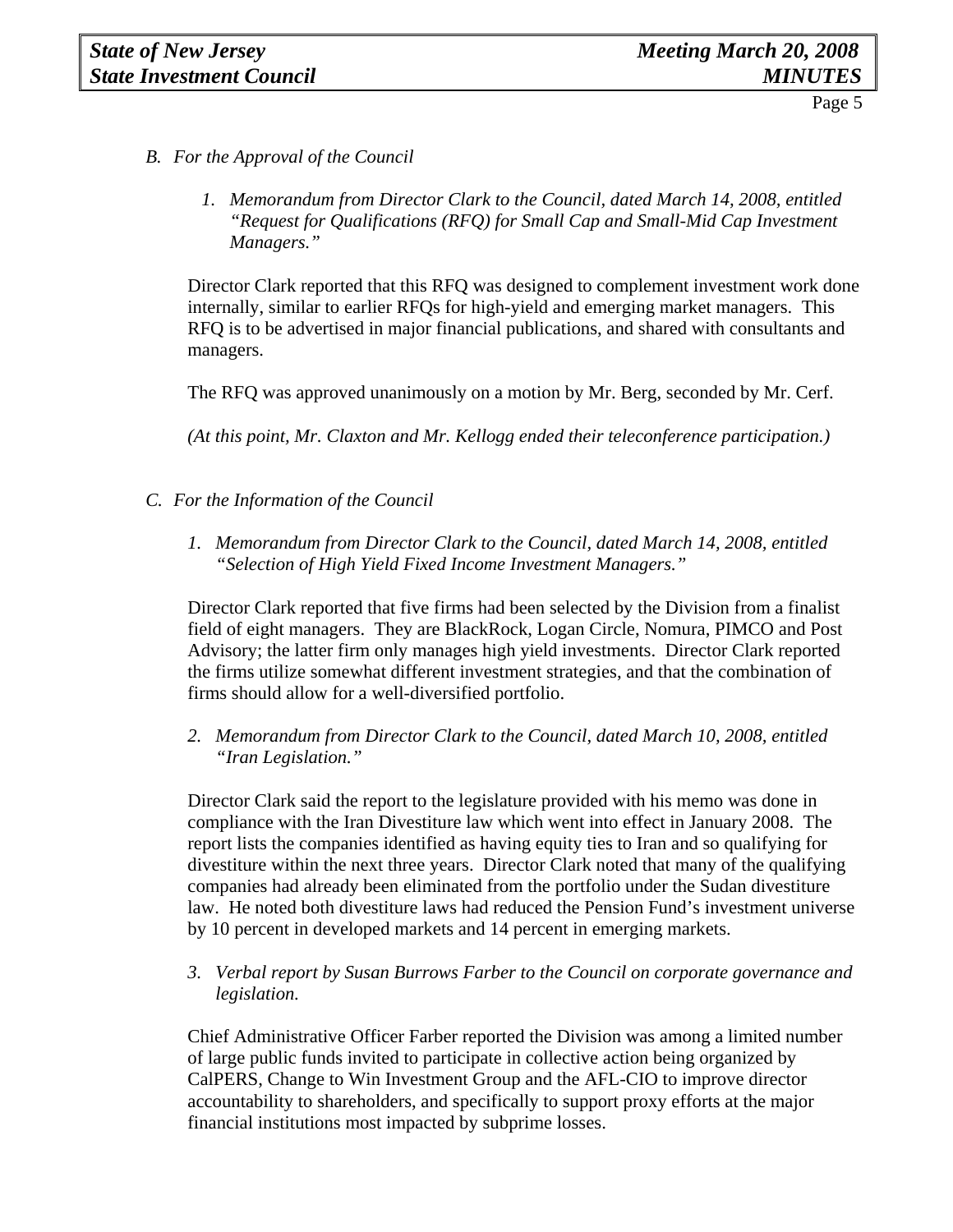She said the Division had also been asked by a taxpayer to vote its Wells Fargo and Morgan Stanley proxies in support of an Amnesty International-sponsored resolution, which seeks to have these companies use their investment leverage to engage Sudanese leaders on strategies to increase the nation's stability for humans and investments.

There was a general consensus expressed in support for the Sudan proxies, consistent with the Council's support of the Sudan divestiture law, and a request that the Division consider proxy votes at the financial institutions on a case-by-case basis.

*4. Memorandum from Director Clark to the Council, dated March 14, 2008, entitled "Large Public Pension Plan of the Year Award."* 

The Council extended its congratulations to the Division on receiving this honor.

*5. Memorandum from Chief Administrative Officer Burrows Farber to the Council, dated March 14, 2008, entitled "Investment News Clips for March 2008 Council Meeting."* 

The memo was noted without discussion.

# *VI. Reports of Director Clark*

 *1. Memorandum from Director Clark to the Council, dated March 14, 2008, entitled "Investment Reports."* 

Director Clark observed that recent market challenges could be rightly called the greatest in any investment career. He said even with such challenges, the Fund was weathering the turmoil well and had produced good returns in February. He noted the decline of the dollar in late February had caused the Division to take some risk-reduction measures, including put options and increased investment in international bonds as a hedge against stock prices and to help offset losses in other classes.

In response to a Council question, Director Clark said the Division had held almost nothing in Bear Stearns. He commended Division Portfolio Manager Jeff Lebowitz for his foresight in reducing the Division's investment Bear Stearns and in other troubled financial investments before problems started.

Investment Officer Brian Arena noted the equity portfolio's continuing underweight position in financials continued to help its performance. He noted the portfolio had gained back what it lost in January's market and was performing ahead of its benchmark, but was still down significantly for the fiscal year to date.

Assistant Director Gilles Michel said the international portfolio had performed above the market index for the month, and that a \$200 million reallocation had been made in the month for use in emerging markets. Mr. Cerf asked if the reallocation had been tactical or strategic. Director Clark responded that the Division was being both strategic and opportunistic in looking for the best entry point. In response to a question from Ms. Irish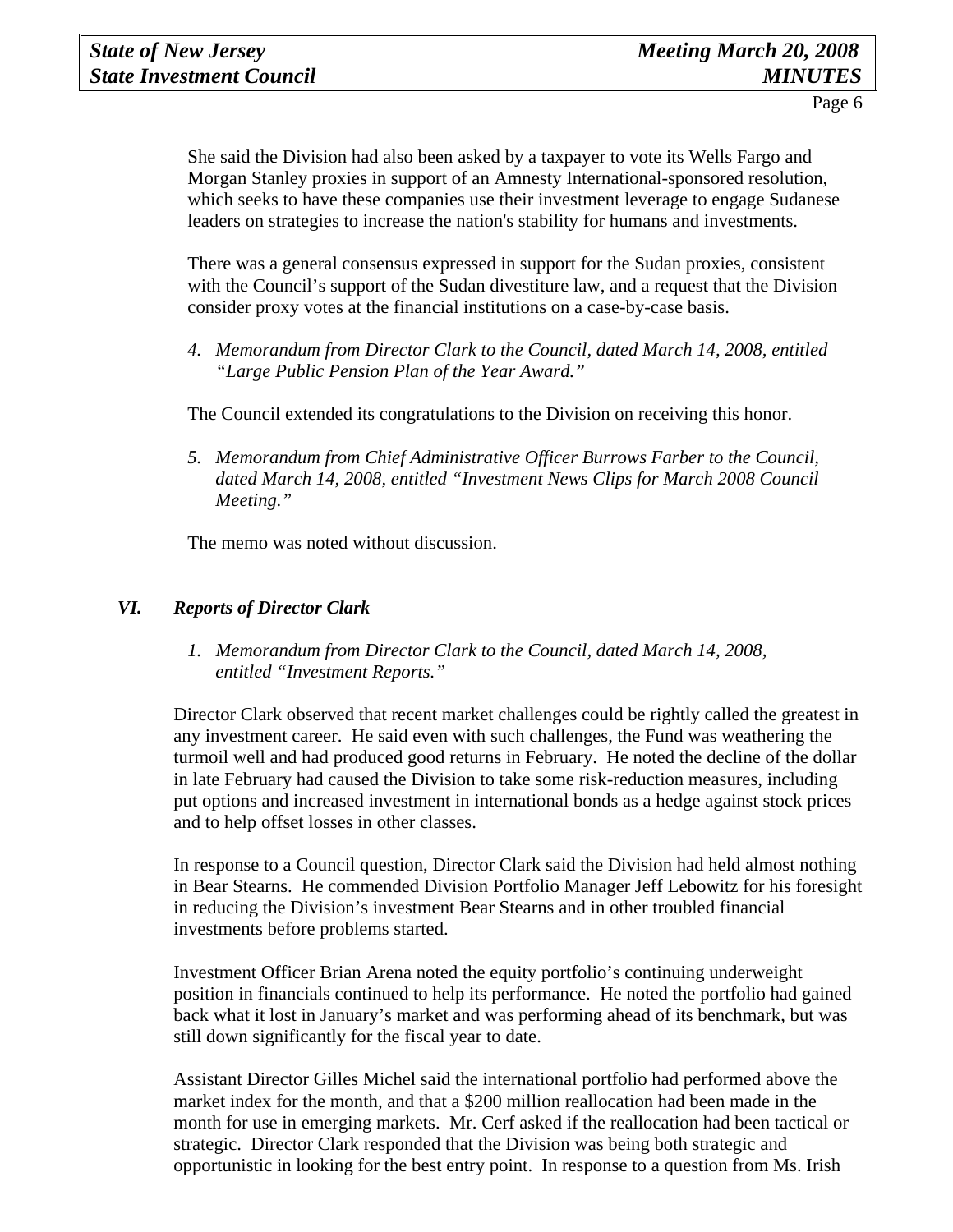Brown, Director Clark said the reallocation would be implemented slowly and across a broad geography, including Eastern Europe.

# *VII. Pending Matters*

Interim Council Secretary Farber reported that proposed amendments to the Council's regulations governing Alternative Investments and other issues (N.J.A.C. 17:16-12.4, 43.1, 43.2, 45.2, 46.2, 69.9, 71.1, 71.2, 71.4, 90.1, 90.2, 90.4, 100.1, 100.2, 100.4) would be published in the April 21, 2008 issue of the *New Jersey Register.* The 60-day public comment period extends through June 20, 2008.

# *VIII. Public Comment*

Three audience members who had submitted speaker request forms prior to the meeting were invited to address the Council.

Dr. Mary Ann Mesics asked the Council to "do the right thing" in following the example of the Teachers' Pension and Annuity Fund, which recently passed a resolution urging a full funding of the Pension Plan by the Governor and Legislature.

Mr. Ray Weicker offered comments as a banking regulator. He expressed concerns that hedge funds remained too high risk for the fund and that the economy was showing signs of a Japanese-style recession. He asked about hedge fund monitoring and whether a plan was in place for addressing such a recession.

Chair Kramer responded that the pension portfolio was less risky than a few years ago because of its diversification into hedge funds and other asset classes. He noted that in any given period of time, hedge funds have never carried the risk level of the equities market. He noted it was ironic that the current, extreme market stress had originated in the most highly regulated portion of the market: financial institutions and banks. Mr. Cerf said the first defense against tough economic times is diversification, and agreed with Chair Kramer that the fund is much better off now than a few years ago. He acknowledged the discomfort of some with investments in hedge funds and private equity, but noted such investments won't suffer the way stocks have in the current market. Director Clark observed that the federal government could be expected to step in and address a recession more quickly in the US than historically has happened in Japan. He explained that the Division has a third party evaluate every hedge fund investment, and that hedge funds are monitored by outside auditors, as well. He said the Division "will not go near" funds where the valuation procedures or processes are suspect.

Mr. Tony Miskowski offered an update to his October Council testimony expressing concerns about investment in companies providing global outsourcing, and said his CWA local was engaged in discussions with state legislators to prohibit such investment. He asked several questions about the fund's recent investment in financial institutions, and was told the preferred stock held with Citigroup and Merrill Lynch took priority for payment